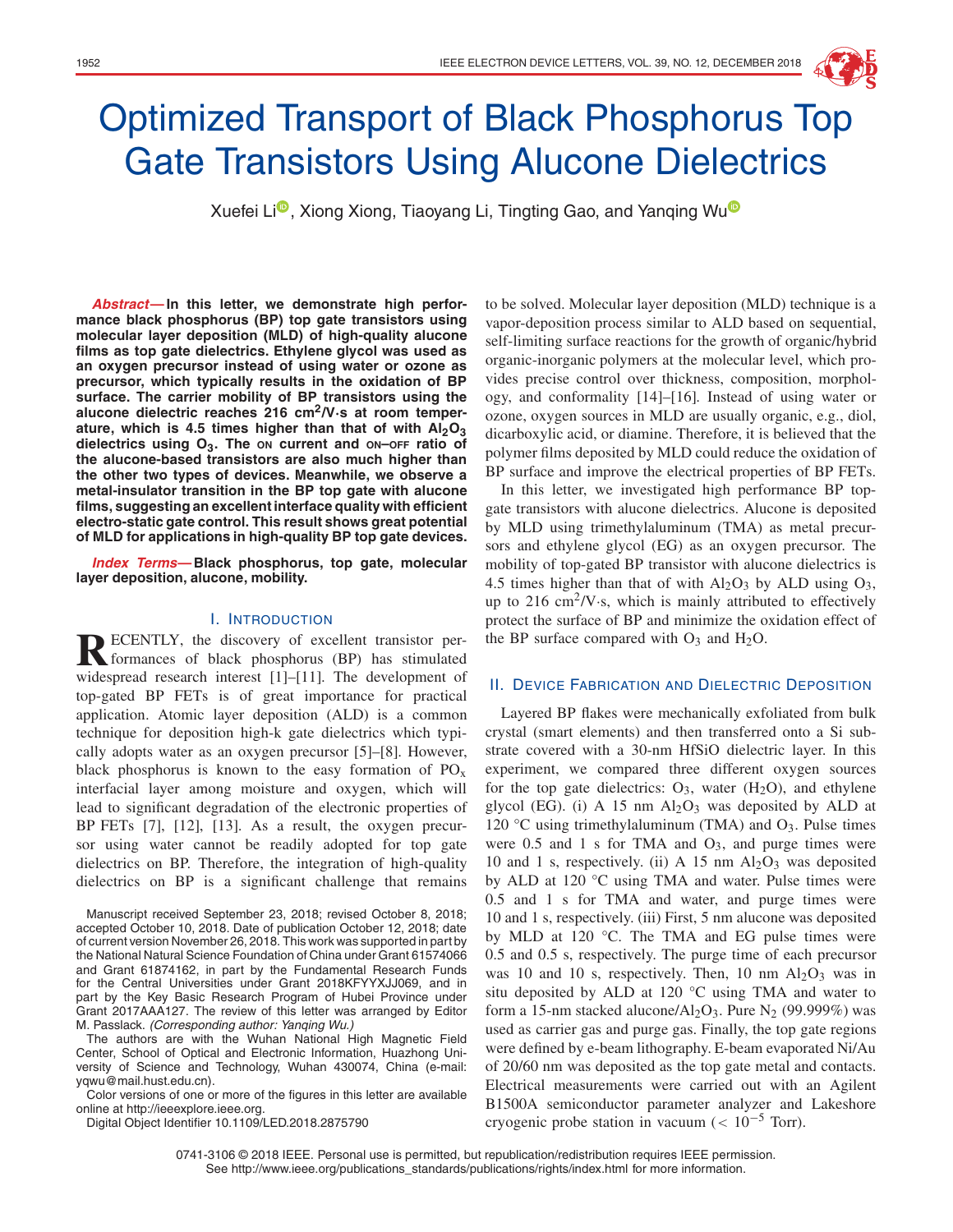

Fig. 1. (a) Schematic view of the device fabricated in this work. (b) XPS spectra in the Al 2p region for alucone MLD films.  $(c)$  BP thickness measured by AFM is 11 nm. (d) Raman characterization of the BP film along the armchair direction.

### III. DEVICE ELECTRICAL CHARACTERIZATION

Fig.1a displays a schematic view of a representative dual-gated BP transistor with alucone as a top-gate dielectric. Fig. 1b shows X-ray photoelectron spectroscopy (XPS) spectrum for the Al 2p peak for alucone MLD films. The Al 2p peak was observed at ∼74 eV, which is consistent with the previous study [15]. The flakes were identified by a combination of optical and atomic force microscopy (AFM). A typical few-layer BP flake was confirmed to be ∼11 nm by AFM as shown in Fig. 1c. BP samples with similar thickness (∼11 nm) along armchair direction were carefully selected for three types of top-gated BP devices. Raman spectra were used to characterize the crystal orientations of BP material with a laser source of  $\lambda$  = 532 nm and 25 mW at a diameter of the laser spot of 2  $\mu$ m as shown in Fig.1d. The three characteristic Raman modes,  $A_g^1$ ,  $B_{2g}$ , and  $A_g^2$ , can be observed, corresponding to the outof-plane vibration ( $\sim$  361 cm<sup>-1</sup>), in-plane vibration along the zigzag ( $\sim$ 438 cm<sup>-1</sup>) and armchair ( $\sim$  466 cm<sup>-1</sup>) directions, respectively [9], [10]. The transistors were fabricated along the light effective mass (armchair-) direction of the BP film to achieve the highest electrical performance.

Fig. 2a shows the transfer characteristics of top gate BP FETs with three different dielectrics at room temperature. It is clear that the device with alucone exhibits the highest drain current and on-off ratio. The equivalent oxide thickness (EOT) of alucone/ $Al_2O_3$  (5/10 nm) dielectric is 8.7 nm, corresponding to a dielectric constant of 6.7. It should be noted that both of the thickness of alucone and  $Al_2O_3$  could be further reduced by decreasing the MLD/ALD cycles to achieve sub-5-nm stacked alucone/ $Al_2O_3$ . The field-effect mobility of the top-gate device with alucone is  $216 \text{ cm}^2/\text{V} \cdot \text{s}$ , which is a factor of 4.5 and 2.1 larger than that in devices with  $Al_2O_3$  dielectrics using  $O_3$  and  $H_2O$ , respectively. Fig. 2b-d compare the output characteristics of top-gated BP devices. The maximum drain current at  $V_{tg} = -3$  V and  $V_d = -1.5$  V



Fig. 2. (a) Transfer characteristics of the BP top-gate FET at  $V_d$  = −0.05 V for three different gate dielectrics at room temperature. Output characteristics of the top-gated BP devices with 15 nm  $Al_2O_3$ by TMA + O<sub>3</sub> (b) and 15 nm Al<sub>2</sub>O<sub>3</sub> by TMA + H<sub>2</sub>O. (c) V<sub>tg</sub> varies from 3 V to  $-3$  V with a step of  $-0.5$  V. (d) Output characteristics of the top-gated BP devices with alucone/Al<sub>2</sub>O<sub>3</sub> (5/10 nm). Vtg varies from 3 V to  $-3$  V with a step of  $-0.5$  V. The gate length is 2  $\mu$ m.

for the devices with  $Al_2O_3$  dielectrics using  $O_3$  or  $H_2O$  as well as alucone at room temperature is 29, 48, and 149  $\mu$ A/ $\mu$ m, respectively. It is expected because the introduction of  $H_2O$ can result in the oxidation of BP during deposition oxide. Meanwhile,  $O_3$  is a strong oxidant and causes the severe oxidation of the BP surface. The formation of  $PO_x$  interfacial layer between dielectrics and BP can strongly degrade the electrical properties of BP [17]. On the contrary, BP is stable in the ambient of EG, which protects the surface and preserves the semiconductor properties of BP.

To investigate the role of  $V_{bg}$  on the electrical properties of top gate BP FETs, the transfer characteristics of the alucone devices at various V<sub>bg</sub> with V<sub>d</sub> =  $-0.05$  V are shown in Fig. 3a. With decreasing  $V_{bg}$  from 2 to  $-3$  V, the transfer curve moves towards more positive voltages, indicating a p-type doping effect. Fig. 3b shows the contour plot of  $I_d$  as a function of V<sub>tg</sub> and V<sub>bg</sub> at 300 K with V<sub>d</sub> fixed at  $-0.05$  V. It is found that the  $I_d$  depends on both of  $V_{tg}$  and  $V_{bg}$ . We extract the values of  $V_{tg}$  and  $V_{bg}$  for  $I_d = 5 \mu A/\mu m$  as shown in Fig. 3c. It is evident that V<sub>bg</sub> is linear with V<sub>tg</sub> and the slope is  $\sim$  1.33. This is consistent with the value of  $EOT<sub>top-gate</sub>/EOT<sub>back-gate</sub>$ , where the EOT of alucone/ $Al_2O_3$  top-gate dielectric stack and back-gate HfSiO are 8.7 and 6.5 nm, respectively [18].

The transfer characteristics of the alucone device at  $V_d =$  $-0.05$  V from 300 to 4.3 K are plotted in Fig. 4a. A clear metal-insulator transition (MIT) is observed and the crossing point is independent of the temperature and locates at a well-defined point  $V_{tg} = 0.7$  V, which indicates an excellent interface quality [19]. It should be noted that previous such signature of MIT is demonstrated mostly in back-gated devices [10]. In order to study the Schottky barrier height, we fit the data at  $V_d = -0.05$  V to the classical thermionic emission equation of Schottky barriers. Fig. 4b shows the Arrhenius plot of  $ln(I_d/T^{3/2})$  versus 1000/T for various values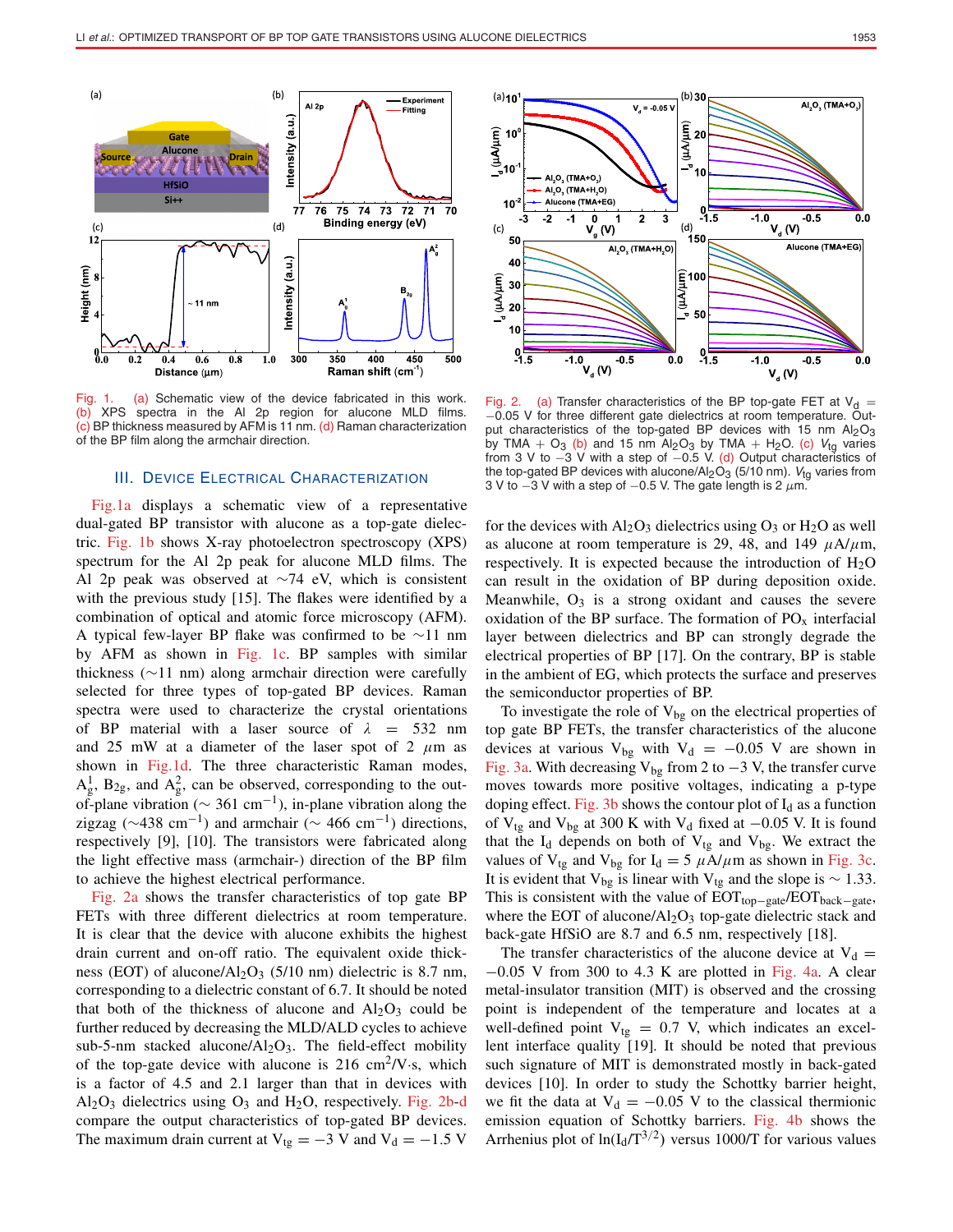

Fig. 3. (a)  $I_d - V_{tg}$  characteristics of BP dual-gate FET with alucone dielectrics at V<sub>d</sub> = −0.05 V while changing V<sub>bg</sub> from 2 to −3 V with a −0.1 V step at 300 K. (b) Contour plot of drain current I<sub>d</sub> ( $\mu$ A/ $\mu$ m) as function of V<sub>bg</sub> and V<sub>tg</sub> at room temperature. (c) The linear relation between V<sub>bg</sub> and V<sub>tg</sub> at 300 K.



Fig. 4. (a) Transfer characteristics of the top-gated BP device with alucone from 300 to 4.3 K at  $V_d = -0.05$  V. V<sub>bg</sub> is fixed at 0 V. (b) Arrhenius plot of the conductance of top-gated BP with alucone dielectrics. (c) Dependence of  $\Phi_{\rm b}$  on  $V_{\rm tq}$ .

of  $V_{tg}$  from 3.5 to 2.3 V [10]. It is clear that the thermally activated behavior fits the data very well from 300 to 200 K, with extracted Schottky barrier height  $\Phi_b$  shown in Fig. 4c. The Schottky barrier height of Ni-BP contact decreases from 48.3 to 15.5 meV with the top-gate voltage changing from 3.5 to 2.3 V.

## IV. CONCLUSION

In conclusion, we have investigated the electrical properties of black phosphorus top gate transistors with three different dielectrics. Compared to the  $Al_2O_3$  deposited using  $H<sub>2</sub>O$  or  $O<sub>3</sub>$ , the alucone polymer films exhibit the best interface quality with BP. The improvement in mobility is mainly attributed to the effective suppression of the surface oxidation of the BP channel, which provides a new route to realizing high performance BP top gate devices.

### **REFERENCES**

- [1] L. Li, Y. Yu, G. J. Ye, Q. Ge, X. Ou, H. Wu, D. Feng, X. H. Chen, and Y. Zhang, "Black phosphorus field-effect transistors," *Nature Commun.*, vol. 9, no. 5, pp. 372–377, Mar. 2014, doi: [10.1038/nnano.2014.35](http://dx.doi.org/10.1038/nnano.2014.35).
- [2] F. Xia, H. Wang, and Y. Jia, "Rediscovering black phosphorus as an anisotropic layered material for optoelectronics and electronics," *Nature Commun.*, vol. 5, Jul. 2014, Art. no. 4458, doi: [10.1038/ncomms5458](http://dx.doi.org/10.1038/ncomms5458).
- [3] H. Liu, A. T. Neal, Z. Zhu, Z. Luo, X. Xu, D. Tománek, and P. D. Ye, "Phosphorene: An unexplored 2D semiconductor with a high hole mobility," *ACS Nano*, vol. 8, no. 4, pp. 4033–4041, Mar. 2014, doi: [10.](http://dx.doi.org/10.1021/nn501226z) [1021/nn501226z](http://dx.doi.org/10.1021/nn501226z).
- [4] M. Huang, S. Li, Z. Zhang, X. Xiong, X. Li, and Y. O. Wu, "Multifunctional high-performance van der Waals heterostructures," *Nature Nanotech.*, vol. 12, no. 12, pp. 1148–1154, Oct. 2017, doi: [10.1038/](http://dx.doi.org/10.1038/nnano.2017.208) [nnano.2017.208](http://dx.doi.org/10.1038/nnano.2017.208).
- [5] J. D. Wood, S. A. Wells, D. Jariwala, K.-S. Chen, E. Cho, V. Sangwan, X. Liu, L. J. Lauhon, T. J. Marks, and M. C. Hersam, "Effective passivation of exfoliated black phosphorus transistors against ambient degradation," *Nano Lett.*, vol. 14, no. 12, pp. 6964–6970, Nov. 2014, doi: [10.1021/nl5032293](http://dx.doi.org/10.1021/nl5032293).
- [6] W. Zhu, S. Park, M. N. Yogeesh, K. M. McNicholas, S. R. Bank, and D. Akinwande, "Black phosphorus flexible thin film transistors at gighertz frequencies," *Nano Lett.*, vol. 16, no, 4, pp. 2301–2306, Mar. 2016, doi: [10.1021/acs.nanolett.5b04768.](http://dx.doi.org/10.1021/acs.nanolett.5b04768)
- [7] T. Li, M. Tian, S. Li, M. Huang, X. Xiong, Q. Hu, S. Li, X. Li, and Y. Wu, "Black phosphorus radio frequency electronics at cryogenic temperatures," *Adv. Electron. Mater.*, vol. 4, p. 1800138, Jun. 2018, doi: [10.](http://dx.doi.org/10.1002/aelm.201800138) [1002/aelm.201800138](http://dx.doi.org/10.1002/aelm.201800138).
- [8] H. Wang, X. Wang, F. Xia, L. Wang, H. Jiang, Q. Xia, M. L. Chin, M. Dubey, and S.-J. Han, "Black phosphorus radio-frequency transistors," *Nano Lett.*, vol. 14, no. 11, pp. 6424–6429, Oct. 2014, doi[:10.](http://dx.doi.org/10.1021/nl5029717) [1021/nl5029717](http://dx.doi.org/10.1021/nl5029717).
- [9] X. Li, Y. Du, M. Si, L. Yang, S. Li, T. Li, X. Xiong, P. Ye, and Y. Wu, "Mechanisms of current fluctuation in ambipolar black phosphorus fieldeffect transistors," *Nanoscale*, vol. 8, no. 6, pp. 3572–3578, Jan. 2016, doi: [10.1039/C5NR06647F.](http://dx.doi.org/10.1039/C5NR06647F)
- [10] X. Li, R. Grassi, S. Li, T. Li, X. Xiong, T. Low, and Y. Wu, "Anomalous temperature dependence in metal–black phosphorus contact," *Nano Lett.*, vol. 18, no. 1, pp. 26–31, Dec. 2017, doi: [10.1021/](http://dx.doi.org/10.1021/acs.nanolett.7b02278) [acs.nanolett.7b02278](http://dx.doi.org/10.1021/acs.nanolett.7b02278).
- [11] N. Haratipour, S. Namgung, R. Grassi, T. Low, S.-H. Oh, and S. J. Koester, "High-performance black phosphorus MOSFETs using crystal orientation control and contact engineering," *IEEE Electron Device Lett.*, vol. 38, no. 5, pp. 685–688, May 2017, doi: [10](http://dx.doi.org/10.1021/nn501226z)[.1109/LED.](http://dx.doi.org/10.1109/LED.2017.2679117) [2017.2679117.](http://dx.doi.org/10.1109/LED.2017.2679117)